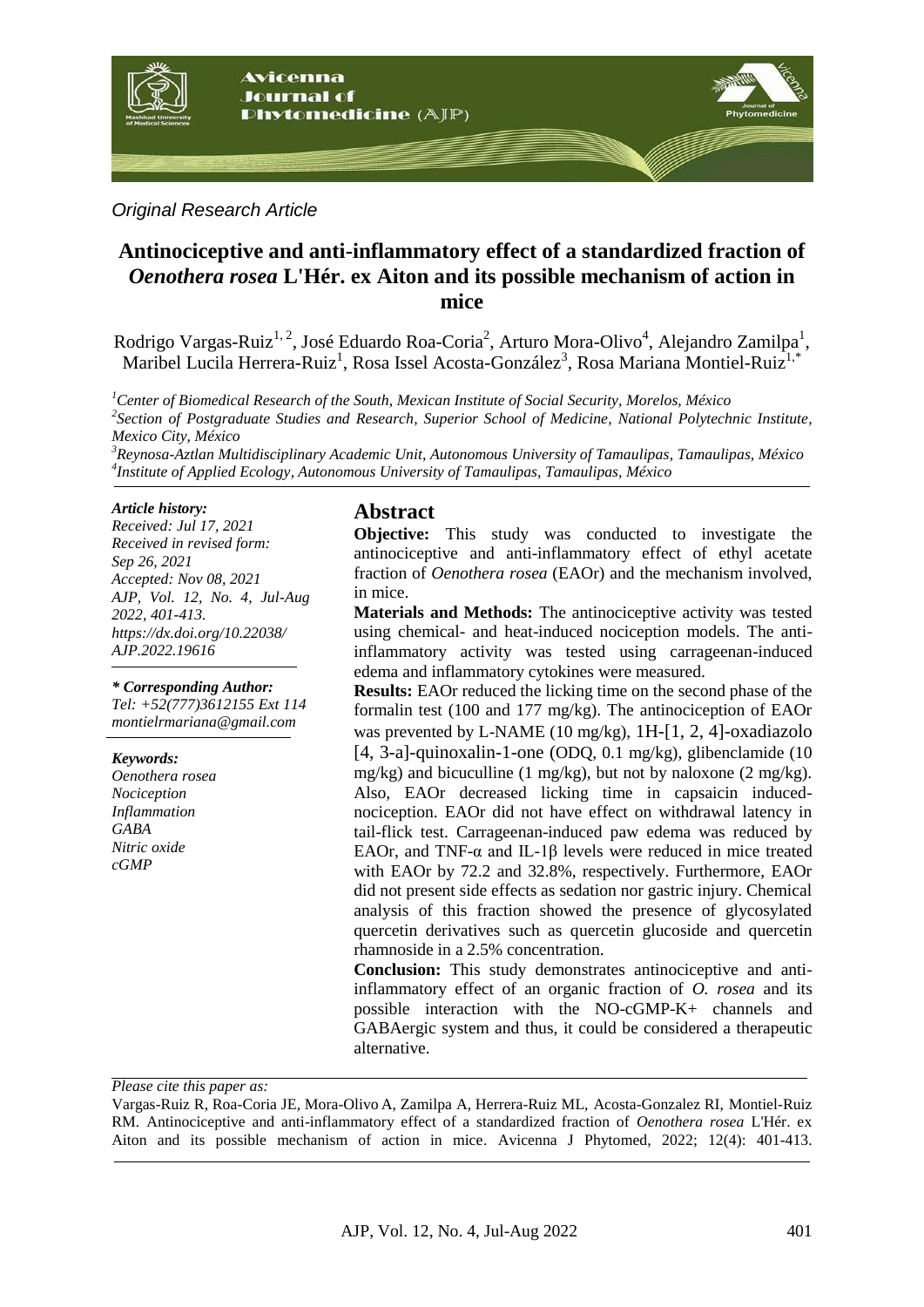# **Introduction**

Pain and inflammation are the most referred problems to seek medical assistance and represent a major healthcare problem. The International Association for the Study of Pain (IASP) defined pain as an unpleasant sensory and emotional experience associated with or resembling that associated with, actual or potential tissue damage (Raja et al., 2020). In addition, the inflammatory process is the response triggered by a noxious stimulus, and it is considered to be the basic mechanism for tissue reparation (Medzhitov, 2008). Corticosteroids, nonsteroidal anti-inflammatory drugs (NSAIDs), and opioids are important therapeutic agents for inflammation and pain relief (Barnes, 2006; Schug et al., 2016). However, most medical treatments are associated with side effects such as gastrointestinal disorders, nephrotoxicity, sedation, and respiratory depression (Shah and Mehta, 2012). Hence, there is a constant need to search for new molecules to treat several diseases. Lately, natural products have been successfully investigated in order to treat pain and inflammatory diseases (Newman and Cragg, 2020).

*Oenothera rosea* L'Hér. ex Aiton (Onagraceae) is a native herb from North America, widely distributed among the Mexican territory and commonly known as "Hierba del golpe" (Rzedowski, 2005; Andrade-Cetto, 2009). In Mexican folk medicine, aerial parts of this plant are mainly used for pain relief and to decrease inflammation caused by traumatism or tissue wounds, and it is also used to treat stomach illness and headache (Argueta et al., 1994; Singh et al., 2012). Previous studies on aqueous extracts of aerial parts from *O. rosea* showed an antiinflammatory effect on carrageenaninduced paw edema (Meckes et al., 2004) and cotton pellet induce granuloma formation (Márquez-Flores et al., 2009). Also, fibrinolytic and antiplatelet activity of this species was determined in *in vitro*

and *in vivo* models, respectively (Díaz Porras et al., 2011). The analgesic effect of this species has been described using acetic acid-induced nociception (Márquez-Flores et al., 2018). Additionally, a previous study has demonstrated that phenolic compounds are mainly distributed among this species, especially quercetin glycosides (Vargas-Ruiz et al., 2020). Also, there is evidence about the presence of coumarins, tannins, alkaloids and saponins in this species (Márquez-Flores et al., 2009; Díaz Porras et al., 2011).

Based on the traditional uses, researchers provide scientific information revealing the anti-inflammatory effect and antinociceptive effect of this species. However, there is still a lack of evidence of the mechanism through which the antinociceptive effect is produced and it is necessary to investigate other bioactive chemical compounds present in the extract. Thus, the aim of this study was to assess the antinociceptive and anti-inflammatory effects of *O. rosea* and to identify the signaling pathway through which the antinociceptive effect is produced. Also, the possible side effects associated with analgesic drugs such as motor activity and gastric disorders were investigated.

# **Materials and Methods Plant material**

*Oenothera rosea* was collected in Ciudad Victoria, Tamaulipas and was identified by Dr. Arturo Mora-Olivo from the Instituto de Ecologia Aplicada, Universidad Autonoma de Tamaulipas. A plant specimen was deposited as reference at the herbarium UAT and was assigned the voucher number 03358.

## **Extract preparation**

The aerial parts of *O. rosea* were washed and dried at room temperature  $(25\pm3\degree C)$  for three days. The dried material was pulverized (200 g) and extracted by maceration in a hydroalcoholic solution (70% distilled water: 30% ethanol) for 48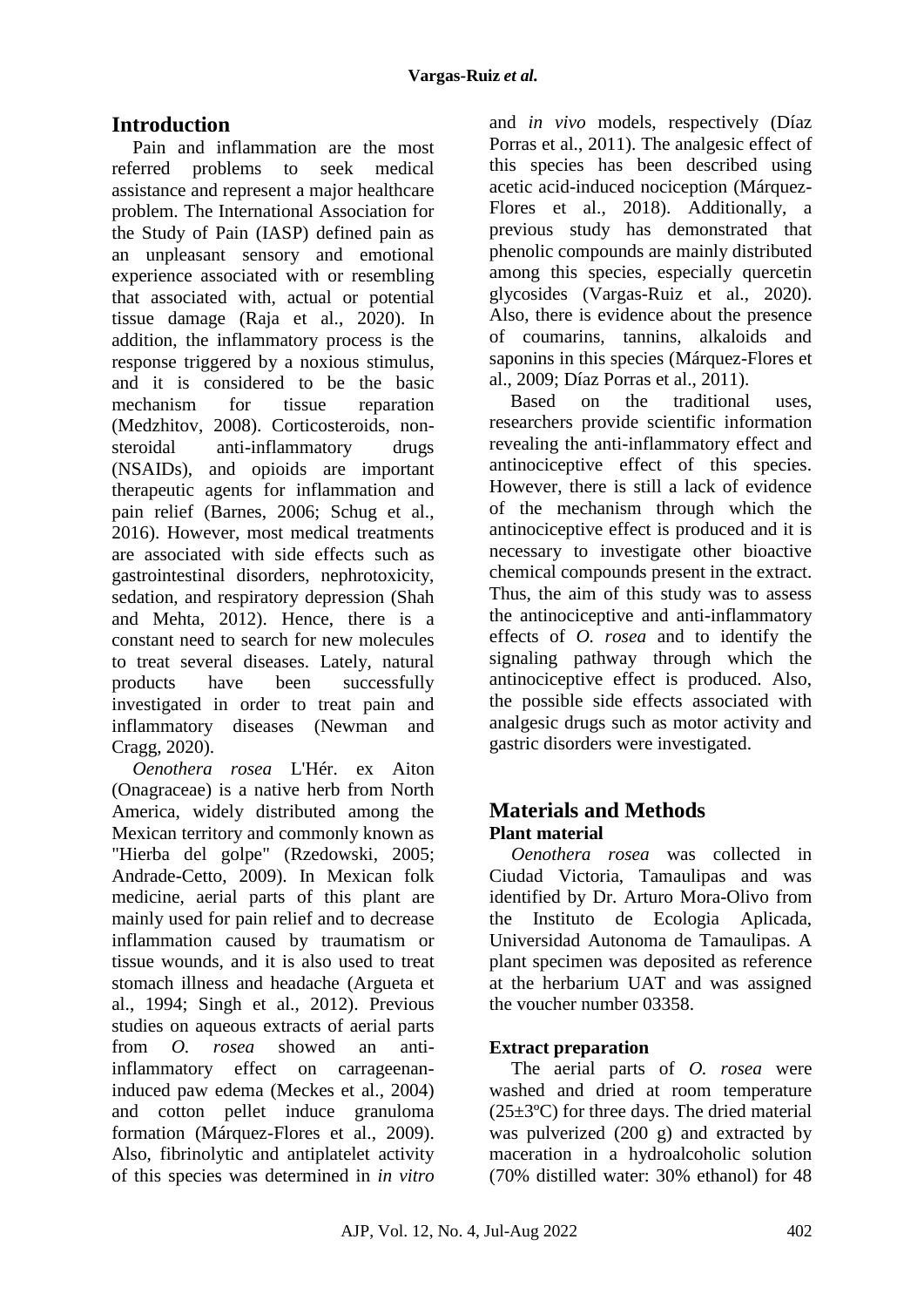h with intermittent agitation. The liquid extract was filtered, and the solvent was eliminated by reduced pressure distillation in a rotary evaporator at 55°C. The resulting semisolid extract was suspended in 200 ml of distilled water and partitioned by liquid-liquid fractionation using ethyl acetate (200 ml, 3 times). The organic phase was filtered and dried by a rotary evaporator and stored at 4°C, to obtain the ethyl acetate fraction (EAOr).

### **Standardization of EAOr fraction**

We have previously described two quercetin glycosides to be the major constituents of this fraction, so a quantitative analysis of these flavonoids has been done using chromatographic analysis in a Waters 2695 separation module system equipped with a Waters 996 photodiode array detector and Empower Pro software (Waters Corporation, USA) (Vargas-Ruiz et al., 2020). Chemical separation was achieved using a Supelcosil LC-F column (4.6 mm  $\times$  250 mm i.d., 5 µm particle size) (Sigma-Aldrich, Bellefonte, PA, USA). The mobile phase consisted of a 0.5% trifluoroacetic acid aqueous solution (solvent A) and acetonitrile (solvent B). The gradient system was as follows: 0–1 min, 0% B; 2–3 min, 5% B; 4–20 min, 30% B; 21–23 min, 50% B; 24–25 min, 80% B; 26–27 100% B and 28–30 min, 0% B. The flow rate was maintained at 0.9 ml/min and the sample injection volume was 10 μl of sample diluted in methanol. Both, commercial standards of quercetin glucoside (SIGMA, 0000, City) and quercetin rhamnoside (SIGMA, 0000, City) were used as references for the detection and quantification of flavonoids in the *O. rosea* treatment. The amount of these constituents was estimated by interpolation of peak areas and comparison with calibration curves developed with commercial standards of each compound. Both calibration curves were linear in the range of 6.25–100 μg quercetin

glycoside/ml, and sample concentration was calculated using linear regression

## **Animals**

Experiments were performed on 204 male ICR mice (28-32 g), obtained from the Universidad Autonoma del Estado de Morelos. All experiments followed the Guidelines on Ethical Standards for Investigation of Experimental Pain in Animals (Zimmermann, 1983) and Mexican Official Norm for Animal Care and Handing (NOM-062-ZOO-1999). Efforts were made to minimize animal suffering and to reduce the number of animals used. Mice were used only once, and they were housed in a climatecontrolled room with a 12 hr light/dark cycle. Twelve hours before experiments, mice were divided into groups of six, food was withheld, but animals had free access to water. At the end of the experiment, animals were sacrificed in a  $CO<sub>2</sub>$  chamber. The EAOr fraction was suspended in a vehicle (tween 20, 5% in saline solution) and then, administered orally (p.o.) in a single dose, in a volume of  $0.1 \text{ ml}/10 \text{ g}$ body weight (BW). The extract was administered to the mice 30 min before the experiments.

## **Drugs**

Indomethacin, capsaicin, tween 20, dexamethasone, and lambda-carrageenan, N(G)-Nitro-L-arginine methyl ester (L-NAME), 1H-[1, 2, 4]-oxadiazolo [4, 3-a] quinoxalin-1-one (ODQ), glibenclamide, bicuculline and naloxone were obtained from Sigma Chemical Co, SO, USA. Tramadol was purchased from Grünenthal SA de CV, Mexico. Formaldehyde was obtained from JT Baker, PA, USA. Solvents were analytical grade.

## **Measurement of antinociceptive activity Formalin test**

The test begins with placing each mouse in an open Plexiglass observation cylinder (20 cm in diameter) with mirrors to allow them to get used to the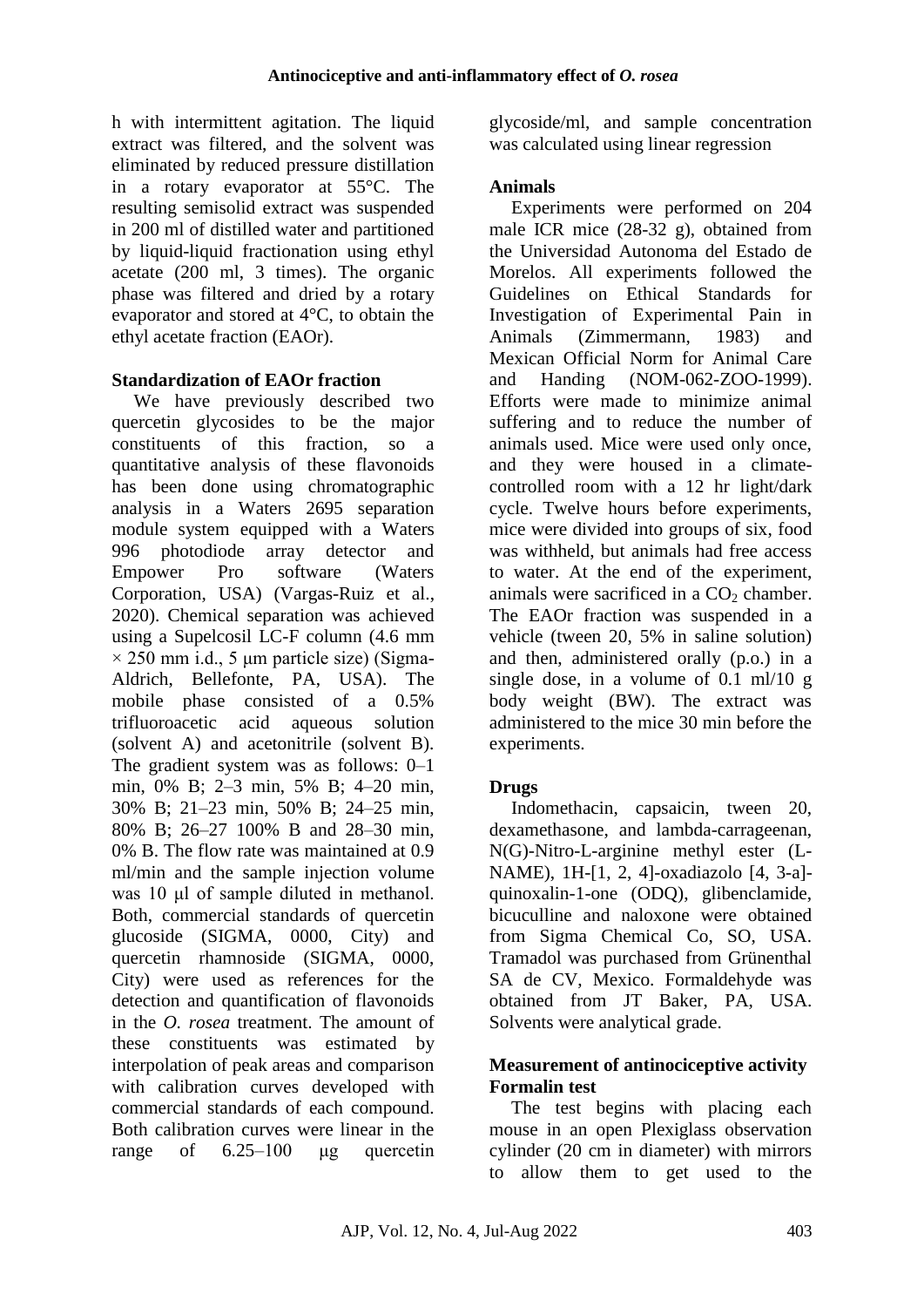environment. Twenty minutes later, each animal was removed and 20 µl of diluted formalin (2%) was administered subcutaneously (s.c.) into the right hind paw of the mouse with a 30-gauge needle. The animals were divided into six groups and pre-treated with EAOr (30, 56, 100 and 177 mg/kg, p.o.), indomethacin (10 mg/kg, i.p.) or vehicle (Tween 20, 5%), 30 min before formalin injection, and returned to the chamber for observation. The time of licking of the injected paw was defined as a nociceptive response, which was recorded during a 40 min period, accordingly to the literature, the first phase and second phase of the formalin test is produced in 0-10 min and 15-40 min, respectively, after formalin injection (Hunskaar and Hole, 1987).

## **Capsaicin test**

The capsaicin test was performed as previously described by Sakurada *et al.*  (1992). Similar observation chamber and acclimatization to the environment were used in this test as described above. Nociceptive behavior was induced by the administration of capsaicin (1.6  $\mu$ g/20  $\mu$ l, s.c.) into the right hind paw. The total time of licking of the injected paw was recorded for 5 min after the capsaicin injection. Animals were divided into three groups and received a single dose of vehicle (tween 20, 5%), indomethacin (10 mg/kg, i.p.), or EAOr (100 mg/kg, p.o.), 30 min before capsaicin injection.

## **Tail flick test**

The tail flick test was carried out according to the method described by D'Amour and Smith (1941). Three groups of mice were treated with vehicle (Tween 20, 5%), tramadol (50 mg/kg, i.p.), and EAOr (100 mg/kg, p.o.). The distal half of each mice tail was positioned on the source of radiant heat emitted by the analgesia meter (IITC Life Science Inc., model 33). The reaction latency time (in seconds) was measured as the time from the onset of the heat exposure to the withdrawal of the tail. The cut-off point was considered 10 sec to avoid tissue damage. The latency times were determined in 0 min (basal time), 30, 60, 90, and 120 min from the time of treatment.

### **Antinociceptive mechanism of action of the EAOr in the formalin test**

To evaluate the involvement of different pathways in nociception, different antagonists of pain pathways were administered to animals. Fifteen minutes before EAOr (100 mg/kg, p.o.) or vehicle administration, animals were treated (subcutaneously) with 10 mg/kg of L-NAME (a nitric oxide (NO) synthase inhibitor), 0.1 mg/kg of ODQ (an inhibitor of the guanylate cyclase), 1 mg/kg of glibenclamide (an ATP-sensitive K+ channels blocker), 2 mg/kg of bicuculline (a GABA<sup>A</sup> receptor antagonist), or 2 mg/kg of naloxone (an opioid receptor antagonist). Then, 30 min after EAOr or vehicle administration, each animal received an intraplantar injection of 20 µl of 2% formalin to register a nociceptive behavior as described above.

## **Measurement of anti-inflammatory activity**

## **Carrageenan-induced paw edema**

In order to evaluate the antiinflammatory activity of EAOr, carrageenan-induced paw edema method was used as previously described, in mice (Levy, 1969). Briefly, inflammation was induced in the intra-plantar tissue of the right hind paw of mice by subcutaneous injection of 20 μl of 1% lambda carrageenan. The mice were pretreated with vehicle (Tween 20, 5%). dexamethasone (1 mg/kg, p.o.), and EAOr (100 mg/kg, p.o.) 30 min before administration of carrageenan. The inflammation was measured immediately after the dose administration (basal) and then 0.5, 1, 2, 4, and 24 hr after carrageenan injection using a digital plethysmometer (Ugo Basile, 37140). The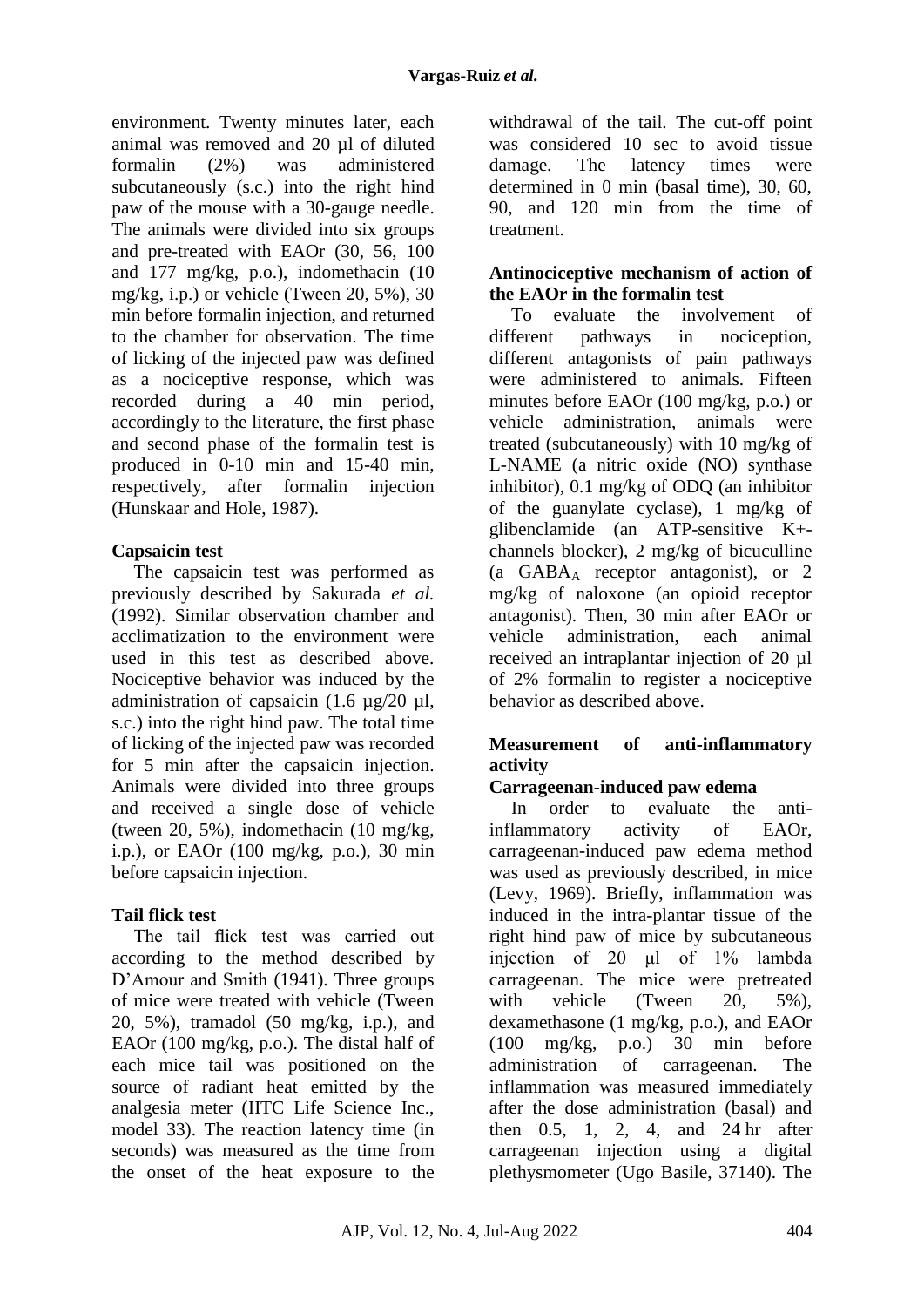increase in the paw volume was calculated by subtracting the initial paw volume from the paw volume measured at each time point.

#### **Inflammatory mediators**

Tissue levels of the proinflammatory cytokines interleukin (IL)-1β and tumor necrosis factor (TNF)- $\alpha$  in the lumbar spinal cord were determined with commercial ELISA kits from Cayman Chemical (Item No 583311) and USBiologicals Life science (Item No 144066), respectively. Tissue was collected before administration of treatments (basal measurement, naive group) and 4 hr after intraplantar carrageenan injection in the right paw (experimental groups). Groups of mice were pre-treated as described in the section of carrageenan-induced paw edema.

#### **Ethanol- evoked gastric injury**

Animals were divided into three groups: Vehicle (Tween 20, 5%, p.o.), omeprazole  $(20 \text{ mg/kg}, \text{ p.o.})$ , and EAOr  $(100 \text{ mg/kg}, \text{ g.})$ p.o.). Intragastric administration of ethanol (0.1 ml/10 g) evoked gastric injury. Thirty minutes after administration of treatments, animals received intragastric ethanol. Animals were sacrificed 1 h after in a  $CO<sub>2</sub>$ chamber and stomachs were rapidly removed and processed by ImageJ (software of National Institute of Health, USA) to quantify the ulcer area produced (Reyes-Garcia et al., 2007).

### **Rotarod test**

Animals were divided into two groups: Vehicle (Tween 20 5%, p.o.) and EAOr (100 mg/kg, p.o.). Mice were trained 24 h before the test, to familiarize to use the rotarod system (UgoBasile 47650, Italy) at 15 rpm for at least 180 sec. After oral administration of treatments motor coordination was measured at 0.5, 1, 1.5, 2, 4, and 24 hr (Dunham and Miya, 1957).

### **Statistical analysis**

The data are expressed as the means±standard error of the mean (S.E.M.). One-way analysis of variance (ANOVA) followed by Dunnett's *post-hoc* test was used for formalin, capsaicin, and gastric damage test. Meanwhile, two-way ANOVA followed by Dunnett´s *post-hoc* test was used for the tail-flick test and carrageenan-induced edema test. Values were considered significant when  $p<0.05$ .

## **Results**

### **Standardization of EAOr fraction**

The organic fraction was subjected to an HPLC analysis to detect and quantify major constituents of the mixture with antinociceptive and anti-inflammatory effects. HPLC analysis showed the presence of two major constituents present in EAOr  $(R_t$  between 9.4-10.9 min); quercetin glucoside and quercetin rhamnoside (peak 1 and 2, respectively) were identified by direct comparison with commercial standards (Figure 1). After determining quercetin derivatives to be the major constituents, HPLC quantification of these compounds was carried out. After data analysis, quercetin glucoside and quercetin rhamnoside concentrations were calculated  $11.25$  and  $13.8 \text{ µg/mg EADr}$ , respectively. Thus, EAOr is a fraction containing 1.12% of quercetin glucoside and 1.38% of quercetin rhamnoside, with a total of 2.5% of quercetin glycosides. Since EAOr at 100 mg/kg produced the highest biological activity, every administration of this dose was equivalent to  $11.25 \text{ µg}/10 \text{ g BW}$  and  $13.8 \text{ µg}/10 \text{ g}$ BW of quercetin glucoside and quercetin rhamnoside, respectively.

### **Antinociceptive effect of** *O. rosea* **on acute nociception in mice**

In order to assess the antinociceptive effect of the EAOr fraction, pain behavior was evaluated in three acute pain models. In the formalin test, the licking time was not significantly different among EAOr treatments  $(30-177 \text{ mg/kg}, \text{p.o.})$  in phase 1,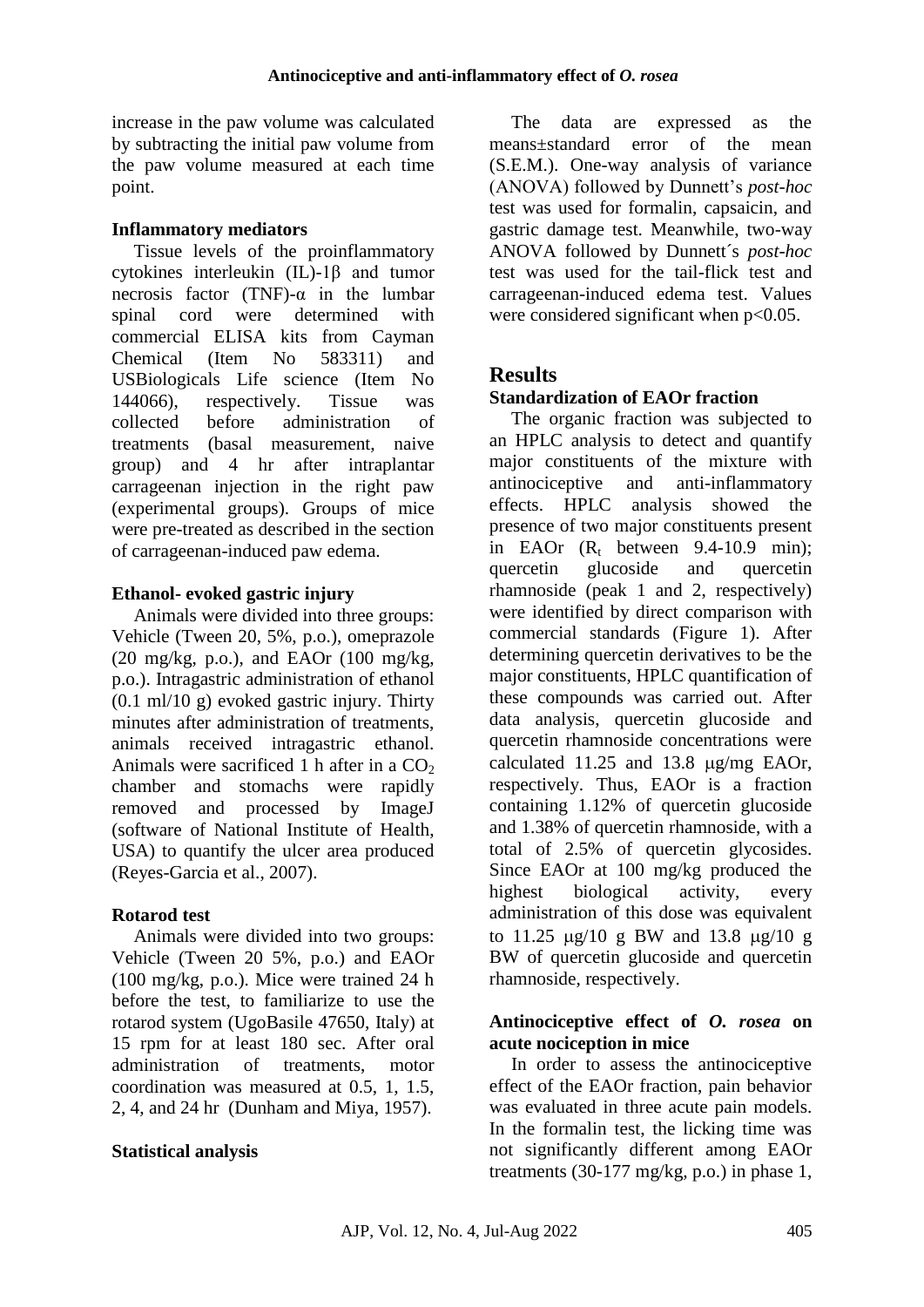only doses of 56,100 and 177 mg/kg significantly decreased  $(p<0.01)$  licking time in phase 2 (Figure 2). The maximum inhibition percentage of nociceptive behavior caused by EAOr at 100 mg/kg

was 53.11%. Positive control indomethacin at 10 mg/kg (i.p.) also significatively decreased licking time only in phase 2 ( $p < 0.01$ ).



Figure 1. Chromatographic comparison of HPLC analysis of EAOr and quercetin glycosides analytical reference standard; Quercetin glucoside standard (1) and quercetin rhamnoside (2), all fingerprints were extracted at  $λ=350$  nm.



Figure 2. Effects of EAOr on the first and second phase on formalin-induced nociception. Mice were pretreated with vehicle (Tween 20, 5%, p.o.), indomethacin (10 mg/kg, i.p.) or EAOr (30-177 mg/kg, p.o.) 30 min prior to formalin solution. Each column represents the mean±S.E.M. of 6 animals. The asterisks denote the significance level \*\*p<0.01 compared to the control group (vehicle) as assessed by ANOVA followed by Dunnett's *post-hoc* test.

#### **Antinociceptive mechanism of action of the EAOr in the formalin test**

The subcutaneous administration of a nitric oxide synthase inhibitor (L-NAME, 10 mg/kg), or an inhibitor of the guanylate cyclase (ODQ, 0.1 mg/kg), or an ATPsensitive  $K^+$ -channels blocker (glibenclamide, 1 mg/kg), significantly inhibited the antinociceptive effect induced by EAOr (100 mg/kg, p.o.) in the second

phase of formalin-induced nociception (Figure 3). Moreover, the subcutaneous injection of a  $GABA_A$  receptors antagonist (bicuculline, 2 mg/kg), significantly reduced the antinociceptive effect of EAOr (100 mg/kg, p.o.) in the second phase of formalin-induced nociception. On the other hand, naloxone (2 mg/kg), a nonselective antagonist of the opioid receptors, did not modify the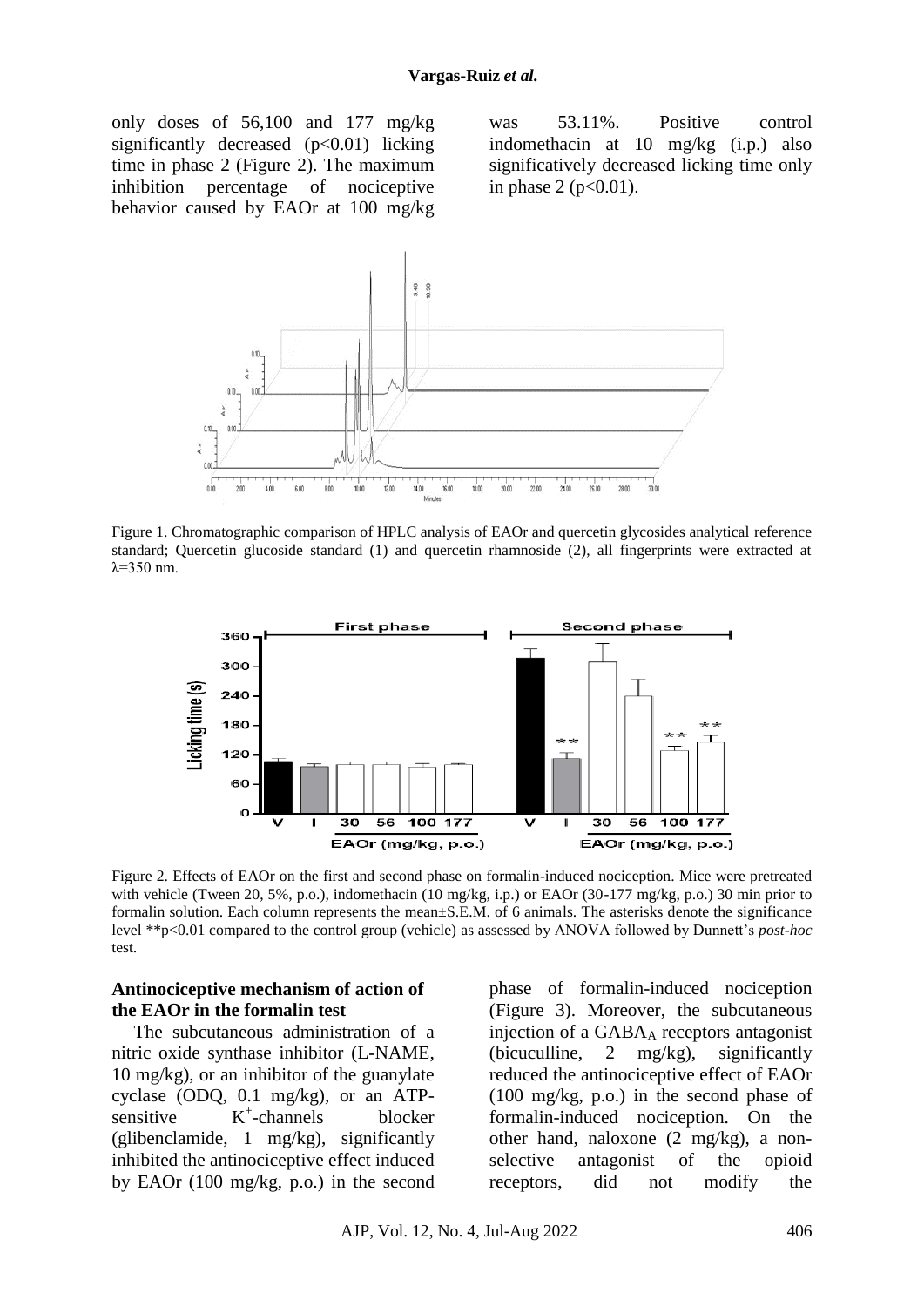antinociceptive effect of EAOr (100 mg/kg, p.o).

The results obtained in the capsaicin test are shown in Figure 3. At dose given orally of 100 mg/kg, the dose with the maximum antinociceptive effect in the formalin test, EAOr fraction produced a significant inhibition in the licking response of 42.72%, whereas indomethacin reduced to 39.14% (Figure 4). For thermal nociception, the tail-flick test was performed. The dose of 100 mg/kg (p.o.) of EAOr did not produce a significative difference compared to the control group (Tween 20, 5%, p.o.), whereas tramadol (50 mg/kg, i.p.) caused a significant increase in the reaction time to thermal stimuli as compared to the control group (Table 1).



Figure 3. Effect of L-NAME (L,10 mg/kg, s.c), ODQ (O, 0.1 mg/kg, s.c.), glibenclamide (G, 10 mg/kg, s.c.), bicuculline (B, 2 mg/kg, s.c.) and naloxone  $(N, 2 \text{ mg/kg}, s.c.)$  on the antinociceptive effect of EAOr (100 mg/kg, p.o.) in the second phase of formalin-induced nociception. Each column represents the mean±S.E.M. for 6 animals. The asterisks denote the significance level  $p<0.05$ and \*\*p<0.01 compared to the control group (vehicle) and  $\#p<0.05$  and  $\#tp<0.01$  compared to EAOr group as assessed by ANOVA followed by Dunnett's *post-hoc* test



Indomethacin (10 mg/kg, i.p.)

Figure 4. Effects of EAOr on capsaicin test in mice. Mice were pretreated with vehicle (Tween 20, 5%, p.o.), indomethacin (10 mg/kg, i.p.) or EAOr (100 mg/kg, p.o.) 30 min prior to nociceptive stimuli. Each column represents the mean±S.E.M. for 6 animals. The asterisks denote the significance level \*p<0.05 compared to the control group (vehicle) as assessed by ANOVA followed by Dunnett's *posthoc* test.

#### **Anti-inflammatory effect of** *O. rosea* **on acute edema in mice**

In Figure 5, the anti-inflammatory effect of EAOr fraction (100 mg/kg, p.o.) is presented. In the carrageenan-induced paw edema, a significant reduction (p<0.01) of the edema was detected in the early phase (2 hr) and the antiinflammatory activity was persistent until 24 hr after the administration. TNF- $\alpha$  and IL-1β levels were evaluated on the lumbar spinal cord followed by the stimulation of carrageenan injection. Both cytokines were increased 4 hr after intraplantar carrageenan injection, EAOr fraction (100 mg/kg, p.o.) was able to significantly diminish the concentration of both TNF-α and IL-1β by 72.2 and 32.8%, respectively, with respect to the control group. Meanwhile, dexamethasone reduced TNF-α and IL-1β concentration by 49.91 and 36.30%, respectively (Figure 4B and Figure 4C).

Table 1. Effect of EAOr on the tail-flick test. Mice received vehicle (Tween 20, 5%, p.o.), tramadol (50 mg/kg, i.p.), or EAOr (100 mg/kg, p.o.) 30 min before to thermal stimuli.

| Treatment | <b>Doses</b>                     | Latency $(h)$   |                 |               |               |                |
|-----------|----------------------------------|-----------------|-----------------|---------------|---------------|----------------|
|           |                                  |                 | 0.5             |               | 1.5           |                |
| Vehicle   | $0.1 \text{ ml}/10 \text{ gr}$   | $2.73 \pm 0.28$ | $2.78 \pm 0.27$ | $2.78 + 0.13$ | $3.14 + 0.11$ | $2.98 + 0.24$  |
| Tramadol  | $50 \frac{\text{mg}}{\text{kg}}$ | $2.74 + 0.22$   | $8.75 + 0.75*$  | $9.32+0.42*$  | $7.85+0.92*$  | $8.09 + 1.17*$ |
| EAOr      | $100 \text{ mg/kg}$              | $2.70+0.18$     | $3.29 \pm 0.23$ | $3.92 + 0.43$ | $3.14 + 0.24$ | $3.21 + 0.24$  |

Each point represents the mean±S.E.M. for 6 animals. \*Statistically significant difference (p<0.05) compared to the control group (vehicle), as assessed by two-way ANOVA followed by Dunnett´s *post-hoc* test**.**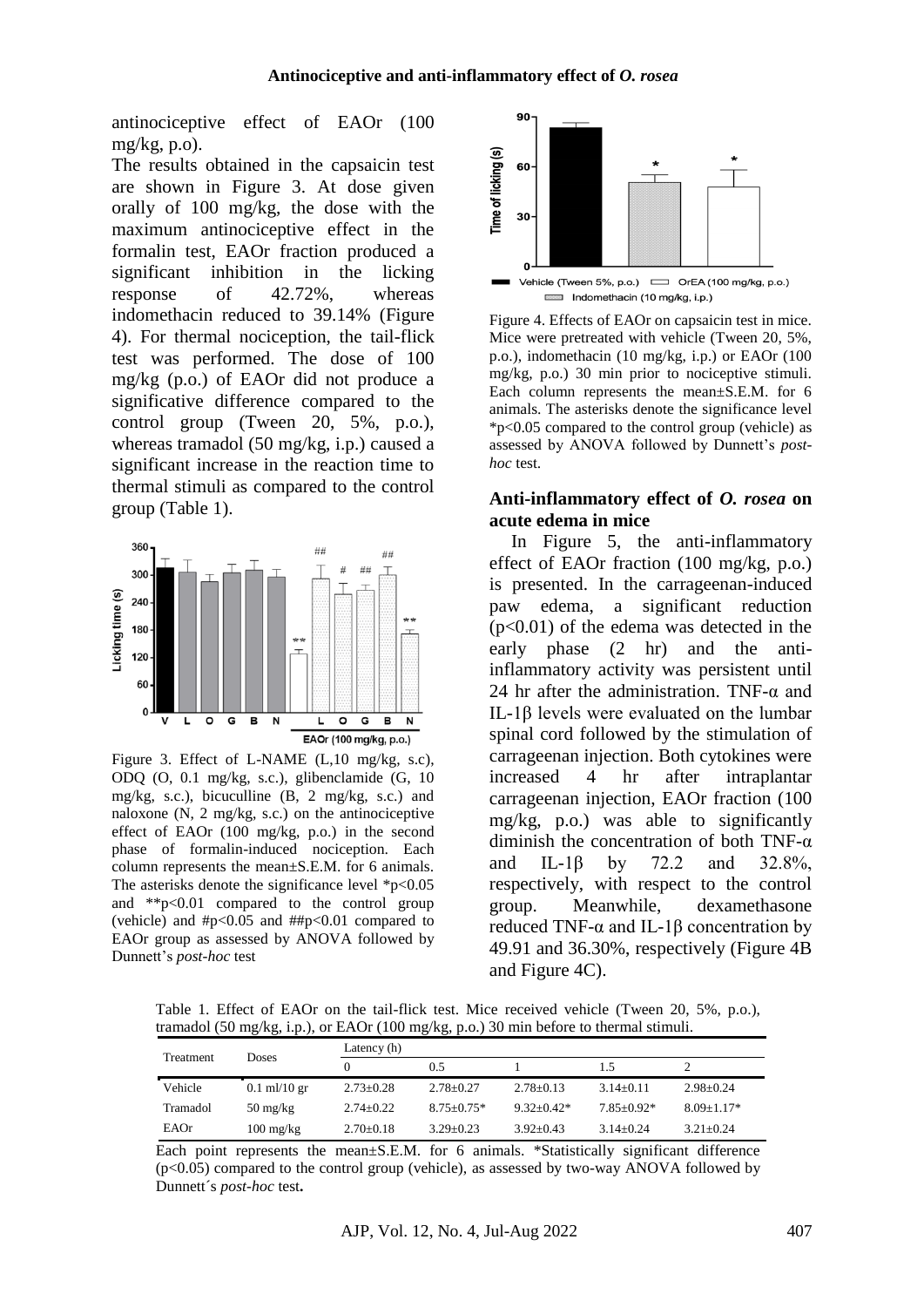#### **Gastric protection and motor activity evaluation**

EAOr was tested in the ethanol-induced gastric injury and the rotarod test for commonly known side effects produced by NSAIDs and opioids such as gastric damage or sedation, respectively. In Figure 6-A, results show a reduction in the ulcer

triggered by ethanol on omeprazole (20 mg/kg, p.o.) and EAOr  $(100 \text{ mg/kg}, \text{p.o.})$ treated groups by 59.9 and 50.1%, respectively. On the other hand, as shown in Figure 6-B, oral administration of EAOr showed no modification in the motor activity on the rotarod test.



Figure 5. Anti-inflammatory effect of EAOr on paw edema formation (panel A), IL-1β (panel B) and TNF-α (panel C) levels in carrageenan-induced edema. Mice were pretreated with vehicle (Tween 20, 5%, p.o.), dexamethasone (1 mg/kg, i.p.) or EAOr fraction (100 mg/kg, p.o.). Each column/point represents the mean±S.E.M. for 6 animals. \*p<0.05, \*\*p<0.01 and \*\*\*p<0.001 Statistically significant difference compared to the control group (vehicle) as assessed by one-way ANOVA followed by Dunnett´s *post-hoc* test.



Figure 6. Gastric protection on ethanol-induced gastric ulcer (Panel A) and motor evaluation on rotarod test (Panel B) of EAOr. \*p<0.05, \*\*p<0.01 and, \*\*\*p<0.001 Statistically significant difference compared to the control group (vehicle), as assessed by one-way ANOVA followed by Dunnett´s test. Veh: vehicle, Veh: EAOr without ethanol administration, EtOH: damage group, OME: Omeprazole, EAOr: EAOr with ethanol administration.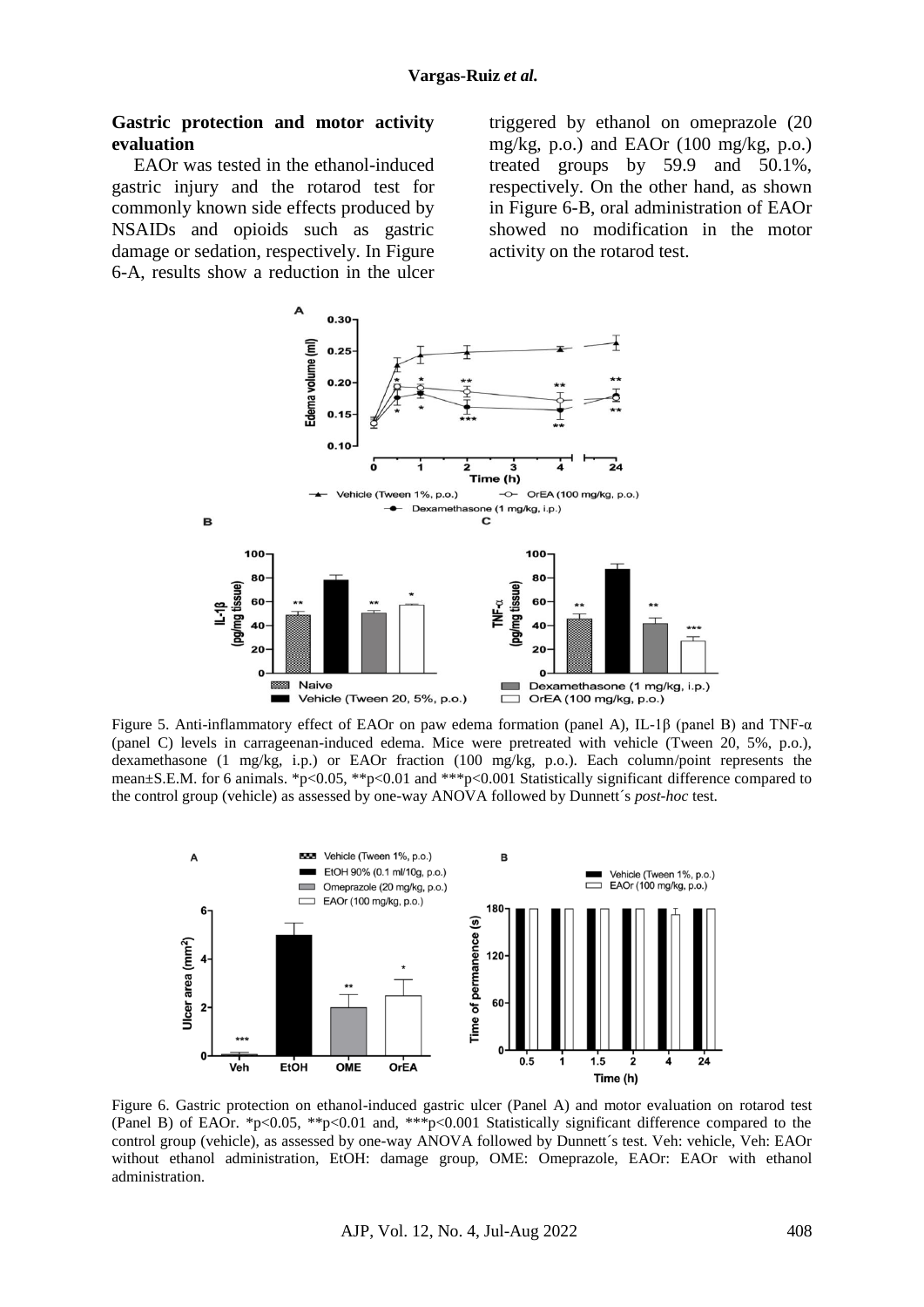# **Discussion**

*Oenothera rosea* is a medicinal plant used in the folk medicine of the north and center of Mexico. According to previous phytochemical reports, there are several compounds present in the aerial parts of *O. rosea* including flavonoids, coumarins, saponins, and tannins (Márquez-Flores et al., 2009; Díaz Porras et al., 2011; Almora-Pinedo et al., 2017). We previously described the presence of two quercetin glycosides as the major compounds in this organic fraction of *O. rosea*, also, gallic acid, myricetin 3-O-glucoside, and tamarixetin 3-O-rutinoside as minor compounds (Vargas-Ruiz et al., 2020). Plants with a high quantity of flavonoids can induce anti-nociceptive and antiinflammatory activities *in vivo* and *in vitro* (Guardia et al., 2001; Pinho-Ribeiro et al., 2015).

The formalin test is a method widely used to study acute inflammatory pain and drugs with antinociceptive potential. This model produces a biphasic nociceptive response to formalin injection in the paw (Tjolsen et al., 1992). The first phase is associated with direct effect of formalin on activation of peripheral afferent C-fibers, while the second phase involves inflammatory processes by the release of serotonin, histamine, bradykinin, and prostaglandins (PG) from injured tissue (Hunskaar and Hole, 1987; Bannon and Malmberg, 2007). Opioids (*e.g.* morphine) inhibit both phases, while NSAIDs (*e.g.*  indomethacin) inhibit the second phase only (Noriega et al., 2020). EAOr fraction inhibited licking behavior in the second phase of formalin test with the highest activity showed at the dose of 100 mg/kg (p.o.), suggesting that its antinociceptive effect is related to inflammatory pain and it could be related to its anti-inflammatory potential. The analgesic effect of *O. rosea*  was previously described (Márquez-Flores et al., 2018), as well as, its major chemical component quercetin (Carullo et al., 2017), yet, pain pathways involvement in the antinociceptive effect had to be investigated.

Hence, the mechanism involved in the antinociceptive effect of EAOr was investigated. To assess the involvement of the NO-cGMP-K+ channel pathway, preadministration with L-NAME, ODQ, and glibenclamide was done. NO is a biological messenger that can be associated with pain generation and transmission (Janicki and Jeske-Janicka, 1998). NO has been evidenced to be involved in pain generation at the spinal and cerebrocortical loci of the somatosensory pathway. It has been demonstrated that NO and inflammatory cytokines are correlated in peripheral pain. Findings suggest a feedback loop between NO and cytokines on inflammatory pain (Cury et al., 2011). NO production is accompanied by an increase in cGMP, with a consequent stimulation of protein kinase G (PKG) (Francis et al., 2010). Increased cGMP and PKG in peripheral sensory neurons stimulate K+ channels opening, leading to repolarization and inhibition of the action potential generation (Ferreira et al., 1991; Sachs et al., 2004).

Experimental data showed that L-NAME prevented the antinociceptive effect of EAOr, suggesting that EAOr effect could be associated with NO production. Additionally, the antinociceptive effect of EAOr was attenuated by pre-administration of ODQ and glibenclamide, being related to cGMP and K+ channels. Thus, hyperpolarization of the membrane caused by opening of potassium channels is suggested to be a key event for the antinociceptive effect of EAOr.

Additionally, GABAergic receptors signaling pathway was investigated using bicuculline, a competitive antagonist of the GABA<sup>A</sup> receptors. The GABA is an important inhibitory neurotransmitter of the central nervous system (CNS) in mammals, acting at inhibitory synapses in the brain by binding with specific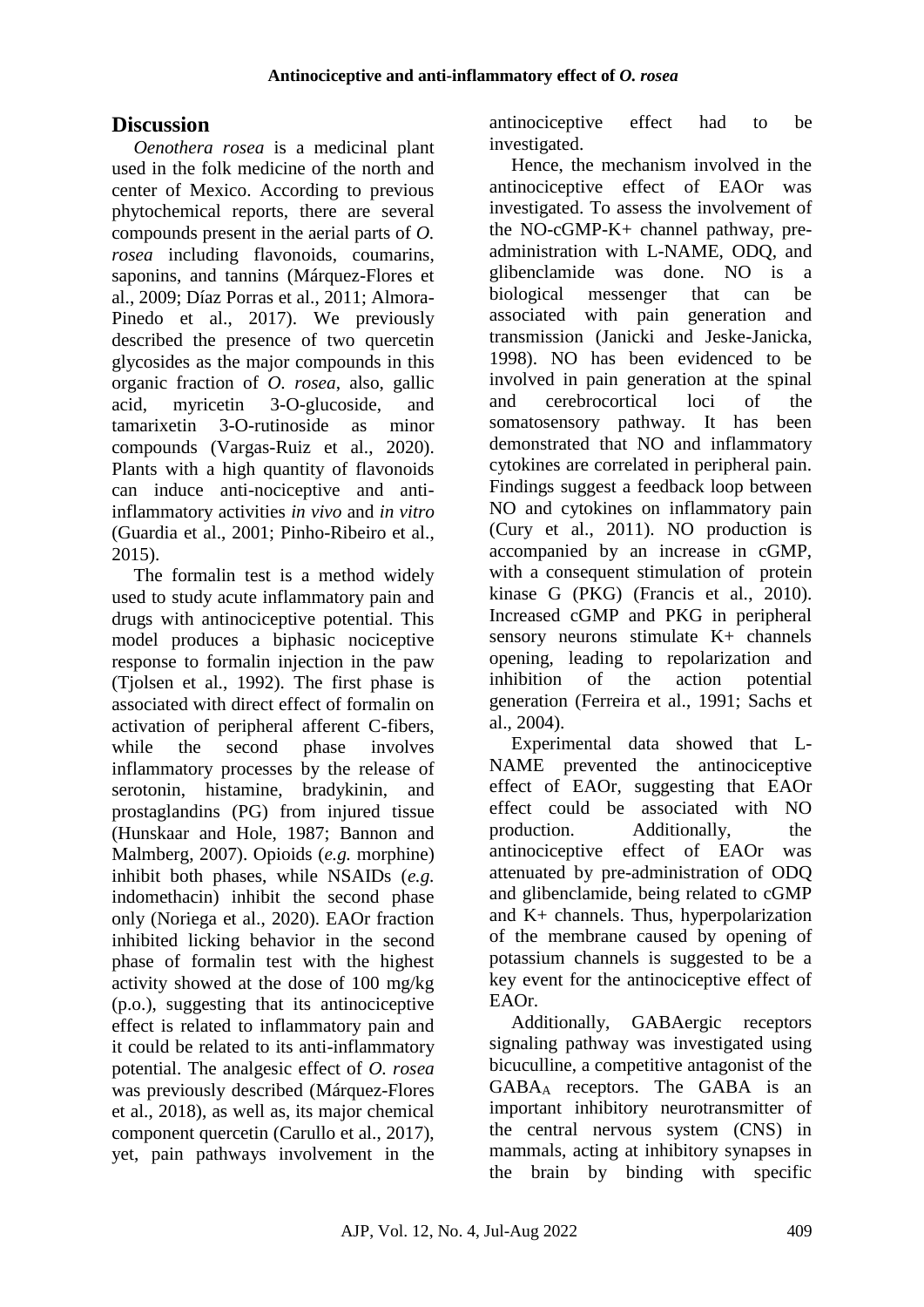receptors in the pre-and postsynaptic plasma membranes (Xu et al., 2008). In<br>normal conditions GABAeroic normal conditions. GABAergic interneurons act as a gatekeeper controlling nociceptive signals from the periphery to the spinal cord towards higher CNS (Zeilhofer et al., 2009). Our results showed that pre-administration of bicuculline prevented the antinociceptive effect of EAOr, suggesting that its antinociceptive effect could be related to GABAergic receptors.

On the other hand, opioid receptor involvement in EAOr antinociceptive effect was studied for central acting analgesia, using naloxone. Naloxone is a nonselective opioid receptors antagonist (Rzasa Lynn and Galinkin, 2018). Since the antinociceptive effect of EAOr was not prevented by pre-administration of naloxone, opioid receptors inhibition mediated analgesia was discarded. In order to confirm the absence of spinal analgesia participation in the effect of EAOr, the tail-flick test was used. This test is widely used to evaluate the antinociceptive effect at the spinal level (Hole and Tjølsen, 2007). EAOr fraction did not produce antinociception in this model, suggesting that EAOr fraction is not a mixture of substances with activity at spinal level.

Lastly, transient receptor potential vanilloid (TRPV) mediated antinociception of EAOr was analyzed using the capsaicin-induced nociception. Capsaicin is the main active ingredient of chili peppers; it produces pain by selectively activating polymodal nociceptive neurons. This substance is a selective agonist of the TRPV1, described on C-type nociceptive neurons (Frias and Merighi, 2016). This test is useful to investigate the physiologic responses, including chemogenic nociception and neurogenic inflammation evoked by activation of C-fibers. The peripheral injection of capsaicin releases neuropeptides, excitatory amino acids (glutamate and aspartate), nitric oxide, and pro-inflammatory mediators in the

periphery transmitting nociceptive information to the spinal cord (Sakurada et al., 1992). EAOr fraction significantly reduced the neurogenic nociception produced by subcutaneous capsaicin administration on the paw. Hence, the antinociceptive activity of EAOr fraction might depend in part on the abundant presence of flavonoids, whose mechanism of action may involve antagonism of TRPV1 receptors (Rossato et al., 2011). All of this is in concordance with the antinociceptive effect of quercetin, which glycosides are the major compounds present in the EAOr fraction, showing its interaction with TRPV1 receptors among other pathways of pain transmission such as interaction NO, serotonin, and GABA systems (Filho et al., 2008).

Carrageenan-induced paw edema is a well-established animal model to assess the anti-inflammatory effect of novel compounds. Edema formation due to carrageenan in paw is a biphasic event; the initial phase (0-1.5 h) involves the activation of resident macrophages, mast cells, and endothelial cells, which results in the release of several proinflammatory cytokines and mediators such as TNF-α, IL-1β, IL-6, NO, histamine and serotonin (Ren and Dubner, 2010). In the second phase (2-24 h) edema has been shown to be the result of overproduction of PGs. Oral administration of EAOr demonstrated that it is effective in the early phase of inflammation, also the anti-inflammatory effect of EAOr remains significant up to 24 h after carrageenan injection, this was in concordance with literature as this species anti-inflammatory effect is widely described (Meckes et al., 2004; Márquez-Flores et al., 2009). Even though antiinflammatory activity was previously described, we are providing evidence about cytokine modulation over carrageenan-induced paw edema. Hence, the anti-inflammatory effect produced by the fraction could be related to cytokine modulation. There is previous evidence of natural products, modulating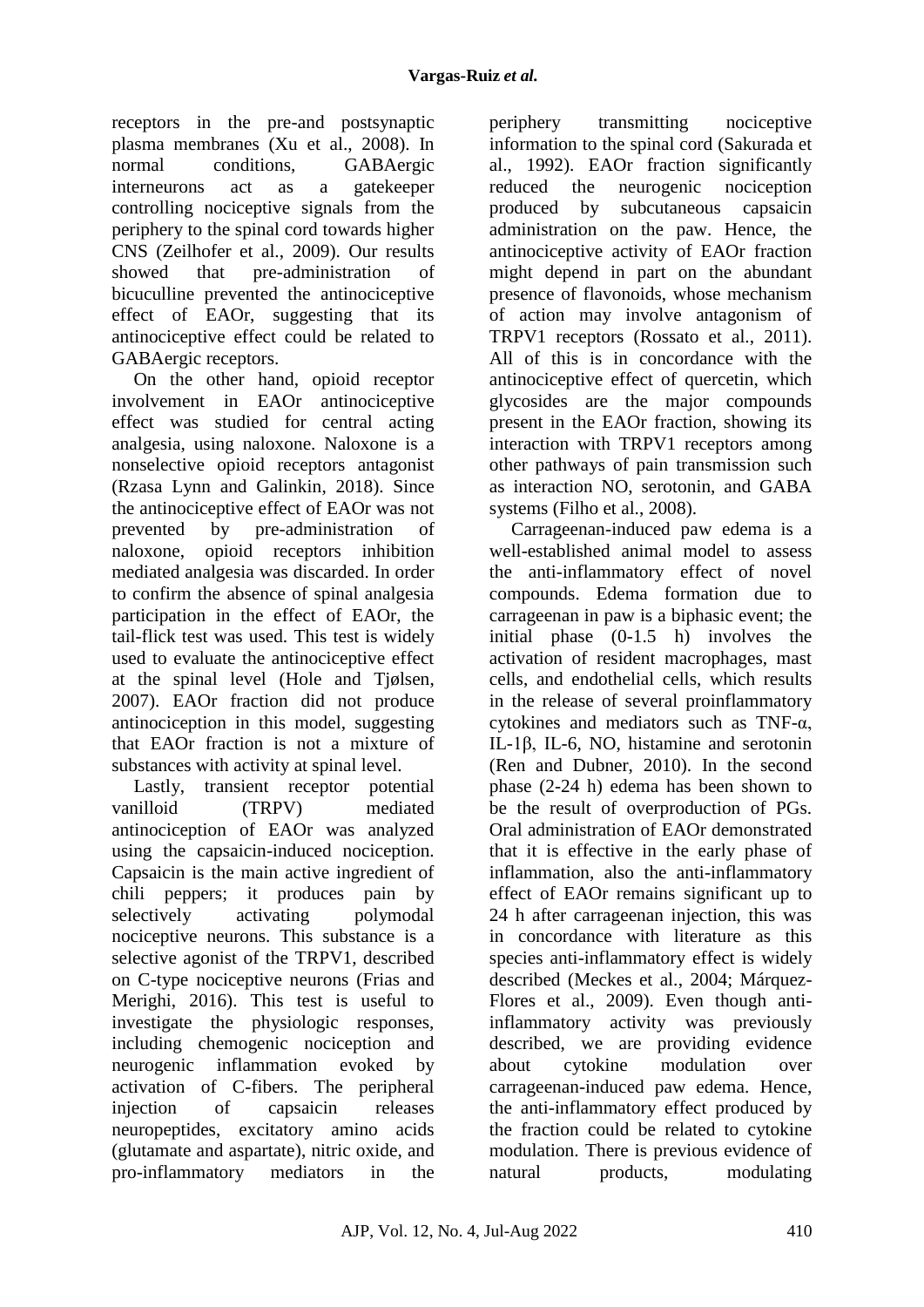proinflammatory cytokine production (Park et al., 2008). Moreover, the interaction of proinflammatory cytokines (IL-1 $\beta$  and TNF- $\alpha$ ) has been described in pain modulation (Zhang and An, 2007); therefore IL-1 $\beta$  and TNF- $\alpha$  decrease also could be related to EAOr antinociceptive effect.

NSAIDs are commonly used to relieve pain and inflammation. However, longterm use of these drugs may produce gastrointestinal ulcers bleeding and renal damage (Hatt et al., 2018). In this work, we tested EAOr fraction in gastric injury evoked by ethanol, a solvent that produces gastric injury characterized by mucosal edema, cellular exfoliation, and petechial bleeding, through solubilization of mucus constituents in the stomach, and a concomitant fall in the transmucosal potential difference, increases the fluxes of  $Na<sup>+</sup>$  and  $K<sup>+</sup>$  into the lumen, pepsin secretion, the loss of  $H^+$  ions and the histamine content in the lumen (Liang et al., 2018). Gastric injury evoked by ethanol could be prevented by cytoprotective agents such as PG's synthesis promoters (Hiruma-Lima et al., 2001). Antinociceptive dose of EAOr fraction showed a gastroprotective effect on the ethanol evoked gastric injury. There is a protective effect produced by the major compounds of EAOr, which are known to be natural antioxidant compounds, such as quercetin (Coşkun et al., 2004). On the other hand, modification of motor performance was tested as a side effect produced by opioids and some adjuvants medication for pain treatment (Hooman Khademi et al., 2016). Rotarod test has been used to study drugs that alter motor coordination (Mann and Chesselet, 2015), and we tested EAOr fraction on motor coordination and balance. Mice pretreated with EAOr (100 mg/kg, p.o.) showed no alteration in the behaviors evaluated on the rotarod test.

The ethyl acetate fraction of aerial parts of *O. rosea* was proven as a natural remedy for the treatment of nociception

and inflammation. This is the first evidence of the involvement of the NOcGMP-K+ channels pain pathway and GABAergic system of this species. Also, this fraction produced an inhibition of the production of cytokines in the lumbar spinal cord, which can be partially related to the antinociceptive and antiinflammatory effect.

## **Acknowledgment**

This study was partially supported by Consejo Nacional de Ciencia y Tecnología (CONACyT, INFR-2015-01-252406) and Secretaría de Educación Pública (SEP-PRODEP, UAT-PTC-162, DSA/103.5/15/7318) grants. AZ thanks to Fundación IMSS.

#### **Conflicts of interest**

The authors have declared that there is no conflict of interest.

## **References**

- Almora-Pinedo Y, Arroyo-Acevedo J, Herrera-Calderon O, Chumpitaz-Cerrate V, Hañari-Quispe R, Tinco-Jayo A, Franco-Quino C, Figueroa-Salvador L. 2017. Preventive effect of Oenothera rosea on Nmethyl-N-nitrosourea-(NMU) induced gastric cancer in rats. Clin Exp Gastroenterol, 10: 327-332.
- Andrade-Cetto A. 2009. Ethnobotanical study of the medicinal plants from Tlanchinol, Hidalgo, Mexico. J Ethnopharmacol, 122: 163-171.
- Argueta VA, Cano AML, Rodarte ME. 1994. Atlas de las plantas de la medicina tradicional mexicana. Instituto Nacional Indigenista, 2: 765-766.
- Bannon AW, Malmberg AB. 2007. Models of nociception: hot-plate, tail-flick, and formalin tests in rodents. Curr Protoc Neurosci, Chapter 8: Unit 8.9.
- Barnes PJ. 2006. Corticosteroids: the drugs to beat. Eur J Pharmacol, 533: 2-14.
- Carullo G, Cappello AR, Frattaruolo L, Badolato M, Armentano B, Aiello F. 2017. Quercetin and derivatives: useful tools in inflammation and pain management. Future Med Chem, 9: 79-93.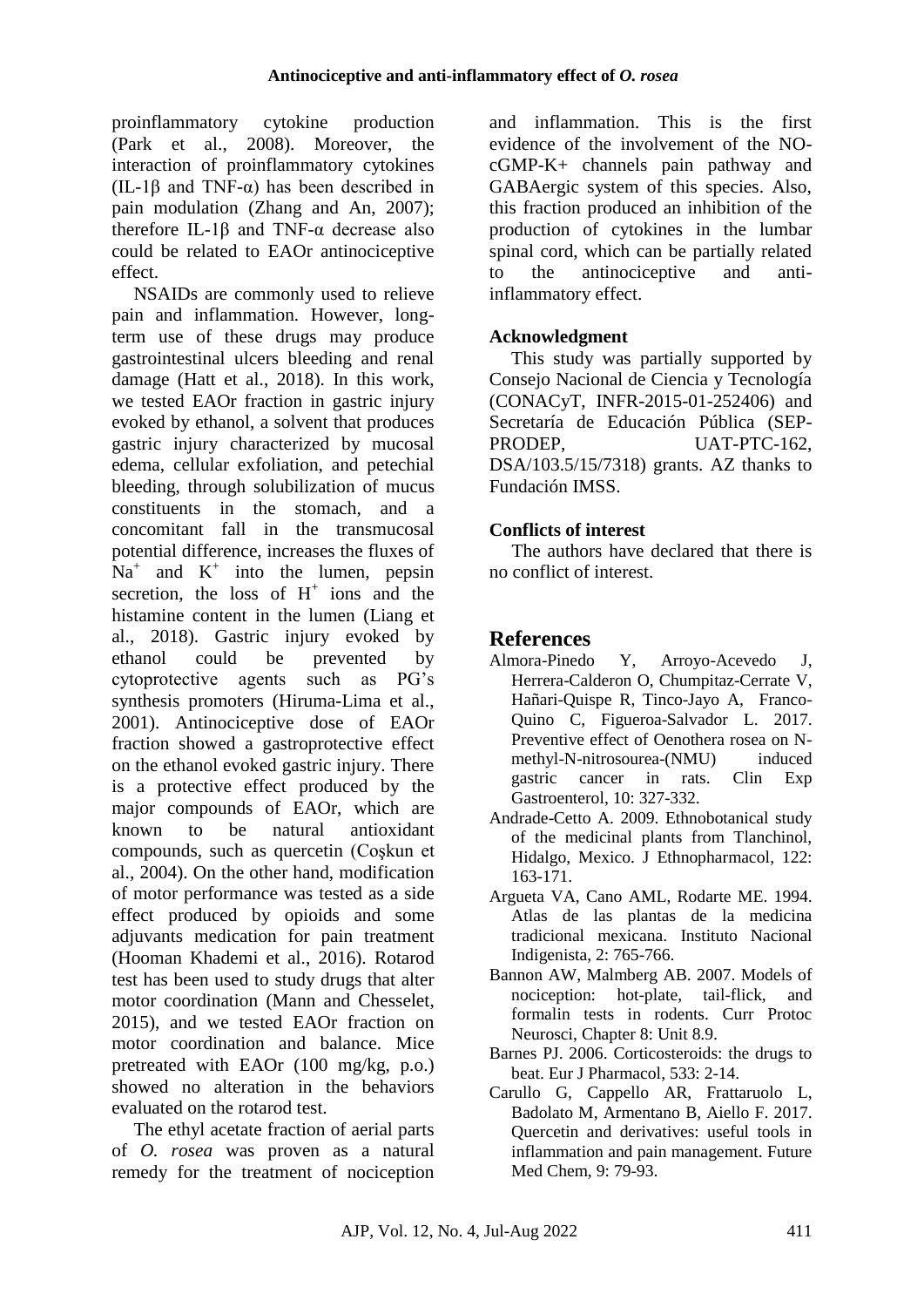- Coşkun Ö, Kanter M, Armutçu F, Çetin K, Kaybolmaz B, Yazgan Ö. 2004. Protective effects of quercetin, a flavonoid antioxidant, in absolute ethanol-induced acut gastric ulcer. Eur J Gen Med, 1: 37-42.
- Cury Y, Picolo G, Gutierrez VP, Ferreira SH. 2011. Pain and analgesia: The dual effect of nitric oxide in the nociceptive system. Nitric oxide, 25: 243-254.
- D'Amour FE, Smith DL. 1941. A method for determining loss of pain sensation. J Pharmacol Exp Ther, 72: 74-79.
- Díaz Porras HV, Fuertes Ruitón C, Whu Whu D, Jurado Teixeira B, Roque Alcarraz M, Arroyo Acevedo J. 2011. Antiplatelet effect in vivo and fibrinolytic *in vitro* ethanol extract leaves *Oenothera rosea* Aiton (chupasangre). Rev Soc Quím Perú, 77: 225-234.
- Dunham NW, Miya TS. 1957. A Note on a simple apparatus for detecting neurological deficit in rats and mice. J Am Pharm Assoc, 46: 208-209.
- Ferreira SH, Duarte I, Lorenzetti BB. 1991. The molecular mechanism of action of peripheral morphine analgesia: stimulation of the cGMP system via nitric oxide release. Eur J Pharmacol, 201: 121-122.
- Filho AW, Filho VC, Olinger L, de Souza MM. 2008. Quercetin: further investigation of its antinociceptive properties and mechanisms of action. Arch Pharm Res, 31: 713-721.
- Francis SH, Busch JL, Corbin JD, Sibley D. 2010. cGMP-dependent protein kinases and cGMP phosphodiesterases in nitric oxide and cGMP action. Pharmacol Rev, 62: 525- 563.
- Frias B, Merighi A. 2016. Capsaicin, nociception and pain. Molecules, 21: 797.
- Guardia T, Rotelli AE, Juarez AO, Pelzer LE. 2001. Anti-inflammatory properties of plant flavonoids. Effects of rutin, quercetin and hesperidin on adjuvant arthritis in rat. Il farmaco, 56: 683-687.
- Hatt KM, Vijapura A, Maitin IB, Cruz E. 2018. Safety considerations in prescription of NSAIDs for musculoskeletal pain: A narrative review. PM&R, 10: 1404-1411.
- Hiruma-Lima CA, Gracioso JS, Toma W, Almeida AB, Paula AC, Brasil DS, Muller AH, Souza Brito AR. 2001. Gastroprotective effect of aparisthman, a diterpene isolated from Aparisthmium cordatum, on experimental gastric ulcer

models in rats and mice. Phytomedicine, 8: 94-100.

- Hole K, Tjølsen A. 2007. Tail flick test. Encyclopedia of pain. Berlin: Springer: 2392-2395.
- Hooman Khademi M, Farin Kamangar M, Paul Brennan M, Reza Malekzadeh M. 2016. Opioid therapy and its side effects: a review. Arch Iran Med, 19: 870.
- Hunskaar S, Hole K. 1987. The formalin test in mice: dissociation between inflammatory and non-inflammatory pain. Pain, 30: 103- 114.
- Janicki PK, Jeske-Janicka M. 1998. Relevance of nitric oxide in pain mechanisms and pain management. Curr Rev Pain, 2: 211-216.
- Levy L. 1969. Carrageenan paw edema in the mouse. Life Sci 8: 601-606.
- Liang J, Dou Y, Wu X, Li H, Wu J, Huang Q, Luo D, Yi T, Liu Y, Su Z, Chen J. 2018. Protective effect of patchoulene epoxide against ethanol-induced gastric ulcer in rats: Influence on oxidative stress, inflammation and apoptosis. Chem Biol Interact, 283: 30-37.
- Mann A, Chesselet MF. 2015. Chapter 8 Techniques for Motor Assessment in Rodents A2 - LeDoux, Mark S. Movement Disorders (Second Edition). pp. 139-157. Boston, Academic Press.
- Márquez-Flores Y, Meléndez-Camargo M, García-Mateos N, Huerta-Anaya M, Pablo-Pérez S, Silva-Torres R. 2018. Phytochemical composition and pharmacological evaluation of different extracts of Oenothera rosea L´ Hér. ex Ait (Onagraceae) aerial part. S Afr J Bot, 116: 245-250.
- Márquez-Flores YK, Montellano-Rosales H, Campos Alderete ME, Meléndez-Camargo ME. 2009. Anti-inflammatory activity of aqueous and methanolic extracts of Oenothera rosea L'Hér. ex Ait in the rat. Rev Mex Cienc Farm, 40: 11-16.
- Meckes M, David-Rivera AD, Nava-Aguilar V, Jimenez A. 2004. Activity of some Mexican medicinal plant extracts on carrageenan-induced rat paw edema. Phytomedicine, 11: 446-451.
- Medzhitov R. 2008. Origin and physiological roles of inflammation. Nature, 454: 428- 435.
- Newman DJ, Cragg GM. 2020. Natural products as sources of new drugs over the nearly four decades from 01/1981 to